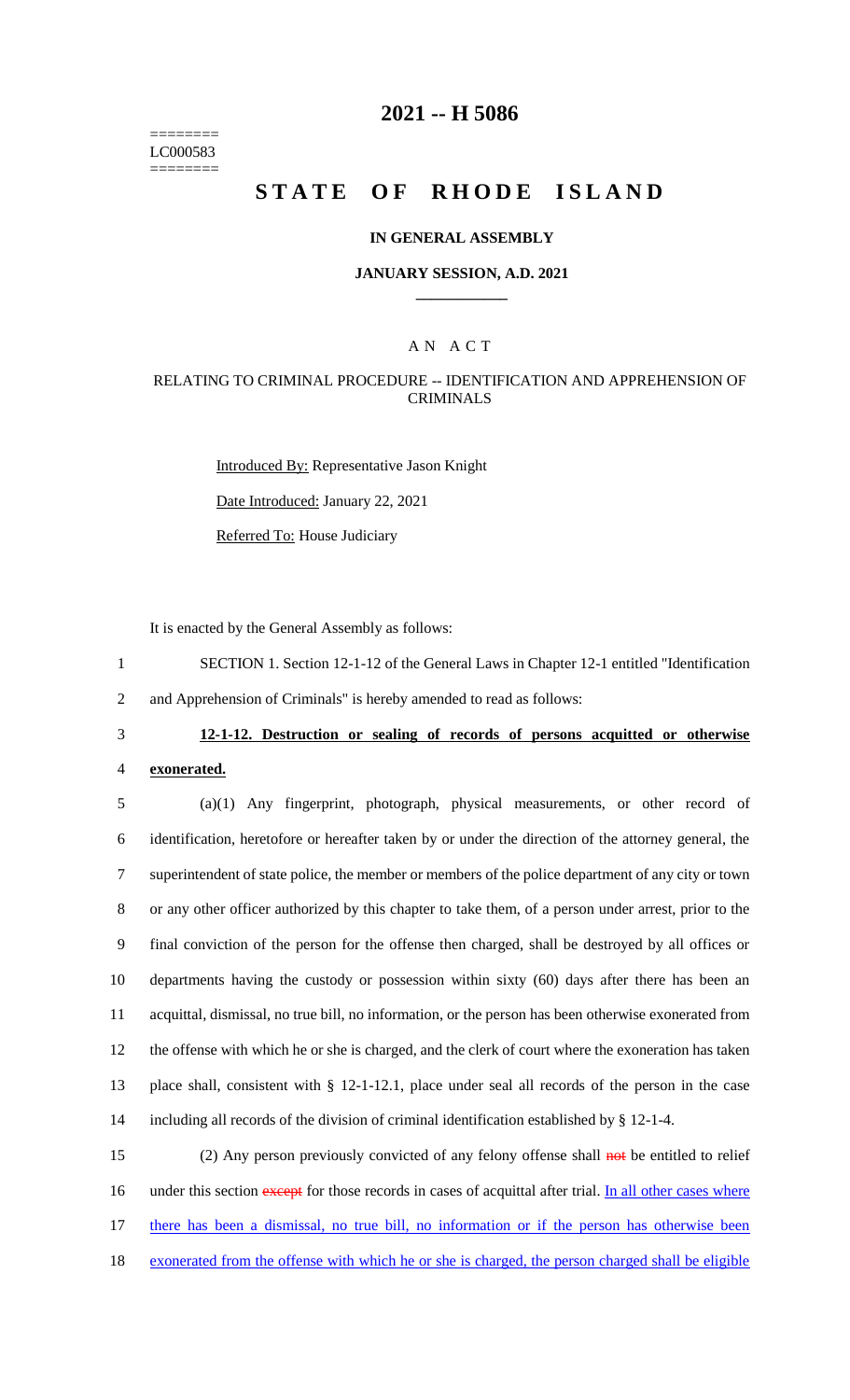1 to have his or her records of arrest sealed with the court, and the clerk of the court where the exoneration has taken place shall, consistent with § 12-1-12.1, place under seal all court records of 3 the person; provided, however, any custodian of records of the division of criminal identification established by § 12-1-4 shall not disclose the existence of the records upon inquiry from any source 5 unless the inquiry is that of the individual whose record was expunged and shall otherwise only release or allow access to those records by order of a court. (3) Any person who shall violate any provision of this section shall be fined not exceeding one hundred dollars (\$100). (b) Requirements of this section shall also apply to persons detained by police, but not arrested or charged with an offense, or to persons against whom charges have been filed by the court, and the period of such filing has expired. (c) Notwithstanding any other provision of this section, any person who has been charged with a complaint for a crime involving domestic violence where the complaint was filed upon a plea of not guilty, guilty or nolo contendere pursuant to § 12-10-12, must wait a period of three (3) years from the date of filing before the records associated with the charge can be expunged, sealed or otherwise destroyed. SECTION 2. This act shall take effect upon passage.

#### ======== LC000583 ========